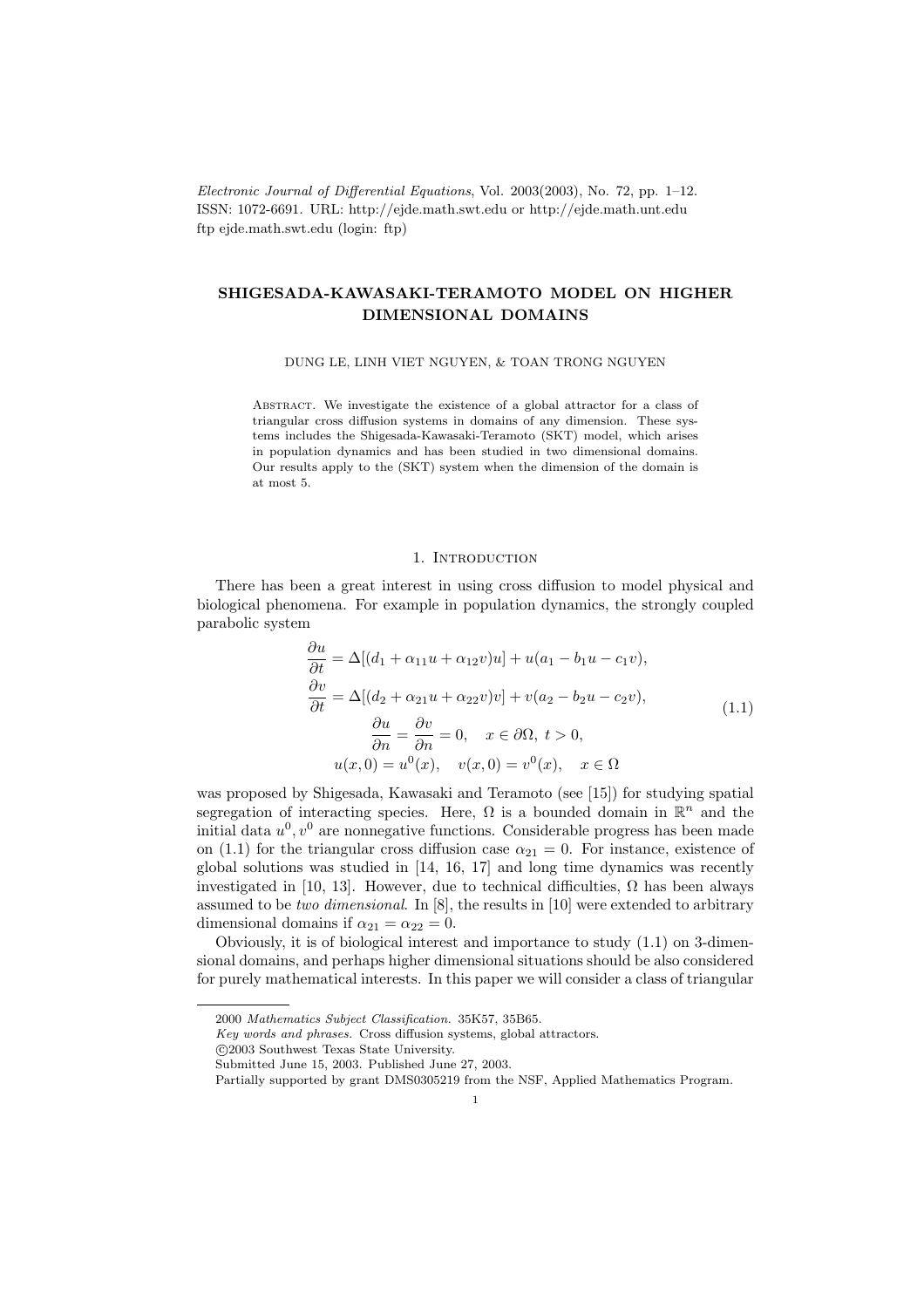cross diffusion systems, which includes (1.1) when  $\alpha_{21} = 0$  and  $\alpha_{22} > 0$ , given on an open bounded domain  $\Omega$  in  $\mathbb{R}^n$  with  $n \geq 3$ .

Let us consider quasilinear differential operators

$$
\mathcal{A}_u(u, v) = \nabla(P(x, t, u, v)\nabla u + R(x, t, u, v)\nabla v),
$$
  

$$
\mathcal{A}_v(v) = \nabla(Q(x, t, v)\nabla v) + c(x, t)v,
$$

and the parabolic system

$$
\frac{\partial u}{\partial t} = \mathcal{A}_u(u, v) + g(u, v), \quad x \in \Omega, t > 0,
$$
  

$$
\frac{\partial v}{\partial t} = \mathcal{A}_v(v) + f(u, v), \quad x \in \Omega, t > 0,
$$
 (1.2)

with mixed boundary conditions for  $x \in \partial\Omega$  and  $t > 0$ 

$$
\chi(x)\frac{\partial v}{\partial n}(x,t) + (1 - \chi(x))v(x,t) = 0,
$$
  
\n
$$
\bar{\chi}(x)\frac{\partial u}{\partial n}(x,t) + (1 - \bar{\chi}(x))u(x,t) = 0,
$$
\n(1.3)

where  $\chi, \bar{\chi}$  are given functions on  $\partial\Omega$  with values in {0, 1}. The initial conditions are

$$
v(x,0) = v^{0}(x), \quad u(x,0) = u^{0}(x), \quad x \in \Omega
$$
\n(1.4)

for nonnegative functions  $v^0, u^0$  in  $X = W^{1,p}(\Omega)$  for some  $p > n$  (see [2]). In (1.2), P and Q represent the *self-diffusion* pressures, and R is the *cross-diffusion* pressure acting on the population  $u$  by  $v$ .

We are interested not only in the question of global existence of solutions to  $(1.2)$ but also in long time dynamics of the solutions. Roughly speaking, we establish the following.

A solution  $(u, v)$  of  $(1.2)$  exists globally in time if  $||v(\cdot, t)||_{\infty}$  and  $||u(\cdot, t)||_1$  do not blow up in finite time. Moreover, if these norms of the solutions are ultimately uniformly bounded then an absorbing set exists, and therefore there is a compact global attractor, with finite Hausdörff dimension, attracting all solutions.

The assumptions on the parameters defining (1.2) will be specified later in Section 2, where we consider arbitrary dimensional domains. The settings are general enough to cover many other interesting models investigated in literature. Furthermore, our conclusion is far more stronger, in some cases, than what have been known about those systems (see also [8]). Nevertheless, as an application of our general results, we will confine ourselves in this paper to (1.1) (when  $\alpha_{21} = 0$  and  $n \leq 5$ ) and state our findings in Section 3. When this work was completed, we learned that Choi, Lui and Yamada ([3]) were also able to prove global existence results for the SKT model when  $n \leq 5$ . Their method was pure PDE and did not provide time independent estimates so that they could only assert that the solutions exist globally. Not only that our method, using PDE and semigroup techniques, applies to more general systems and gives stronger conclusions; but it also requires a much weaker assumption in some cases to obtain the existence of global attractors. In particular, we only need  $L^1$  estimates of u if the second equation is not quasilinear.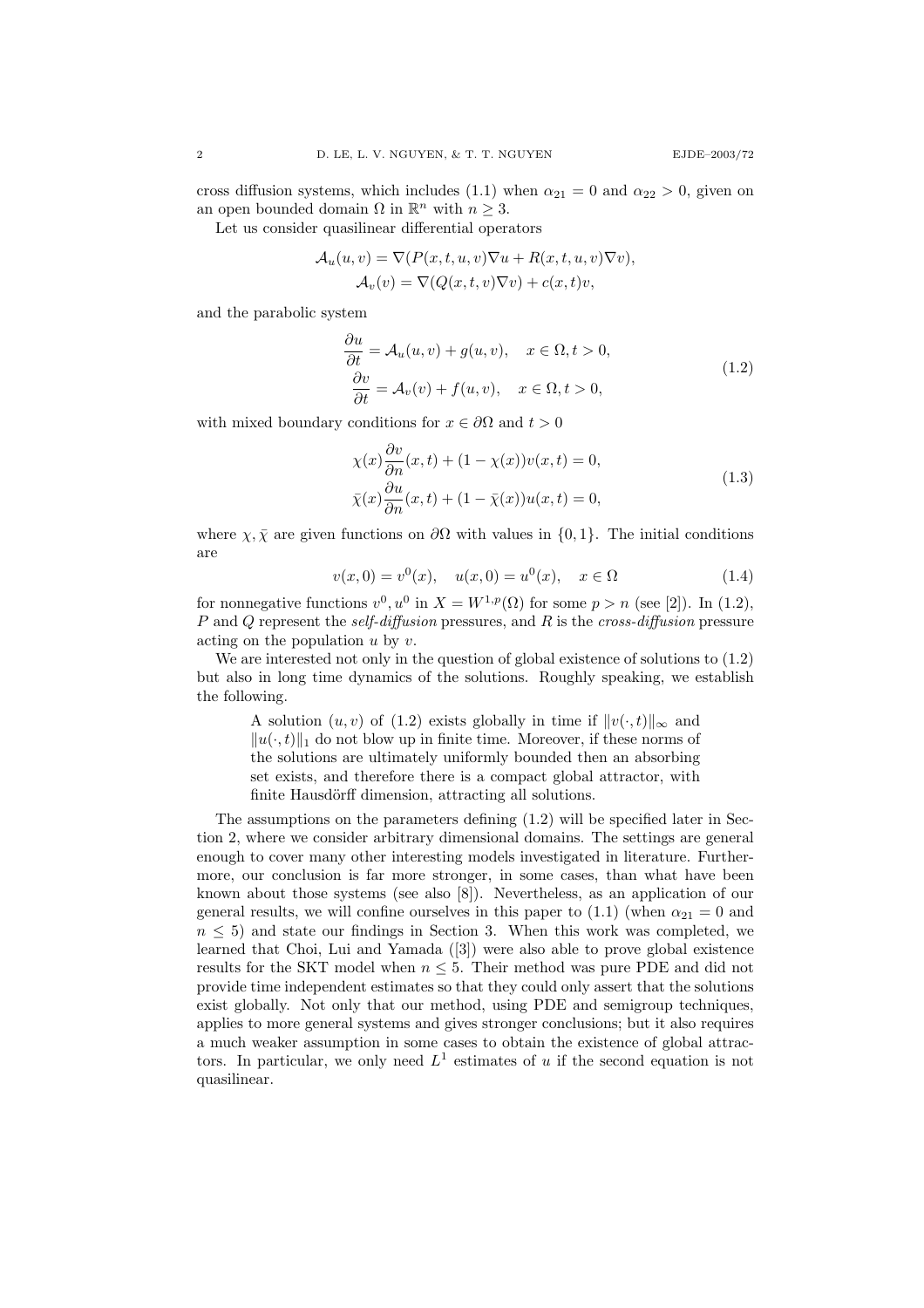#### 2. Main results

In this section, we will specify our assumptions on the general system (1.2) and state our main results. Let  $(u^0, v^0)$  be given functions in  $X = W^{1,p_0}(\Omega)$ ,  $p_0 > n$ . Let  $(u, v)$  be the solution of system (1.2), and  $I := I(u^0, v^0)$  be its maximal interval of existence (see [2]).

We will consider the following conditions on the parameters of the system.

(H1) There are differentiable functions  $P(u, v)$ ,  $R(u, v)$  such that

$$
\mathcal{A}_u(u,v) = \nabla(P(u,v)\nabla u + R(u,v)\nabla v).
$$

There exist a continuous function  $\Phi$  and positive constants  $C, d$  such that

$$
P(u, v) \ge d(1 + u) > 0, \quad \forall u \ge 0,
$$
\n(2.1)

$$
|R(u,v)| \le \Phi(v)u. \tag{2.2}
$$

Moreover, the partial derivatives of  $P, R$  with respect to  $u, v$  can be majorized by some powers of  $u, v$ .

The operator  $A_n$  is regular linear elliptic in divergence form. That is, for some Hölder continuous functions  $Q(x, t)$  and  $c(x, t)$  with uniformly bounded norms

$$
\mathcal{A}_v(v) = \nabla(Q(x, t)\nabla v) + c(x, t)v, \quad Q(x, t) \ge d > 0, \quad c(x, t) \le 0.
$$
 (2.3)

We will impose the following assumption on the reaction terms.

(H2) There exists a nonnegative continuous function  $C(v)$  such that

$$
|f(u,v)| \le C(v)(1+u), \quad g(u,v)u^p \le C(v)(1+u^{p+1}), \tag{2.4}
$$

for all  $u, v \geq 0$  and  $p > 0$ .

We will be interested only in nonnegative solutions, which are relevant in many applications. Therefore, we will assume that the solution  $u, v$  stay nonnegative if the initial data  $u^0, v^0$  are nonnegative functions. Conditions on  $f, g$  that guarantee such positive invariance can be found in [7].

Essentially, we will establish certain a priori estimates for various spatial norms of the solutions. In order to simplify the statements of our theorems and proof, we will make use of the following terminology taken from [10].

**Definition 2.1.** Consider the initial-boundary problem  $(1.2)$ , $(1.3)$  and  $(1.4)$ . Assume that there exists a solution  $(u, v)$  defined on a subinterval I of  $\mathbb{R}_+$ . Let  $\mathcal O$ be the set of functions  $\omega$  on I such that there exists a positive constant  $C_0$ , which may generally depend on the parameters of the system and the  $W^{1,p_0}$  norm of the initial value  $(u^0, v^0)$ , such that

$$
\omega(t) \le C_0, \quad \forall t \in I. \tag{2.5}
$$

Furthermore, if  $I = (0, \infty)$ , we say that  $\omega$  is in  $\mathcal P$  if  $\omega \in \mathcal O$  and there exists a positive constant  $C_{\infty}$  that depends only on the parameters of the system but does not depend on the initial value of  $(u^0, v^0)$  such that

$$
\limsup_{t \to \infty} \omega(t) \le C_{\infty}.\tag{2.6}
$$

If  $\omega \in \mathcal{P}$  and  $I = (0, \infty)$ , we will say that  $\omega$  is ultimately uniformly bounded.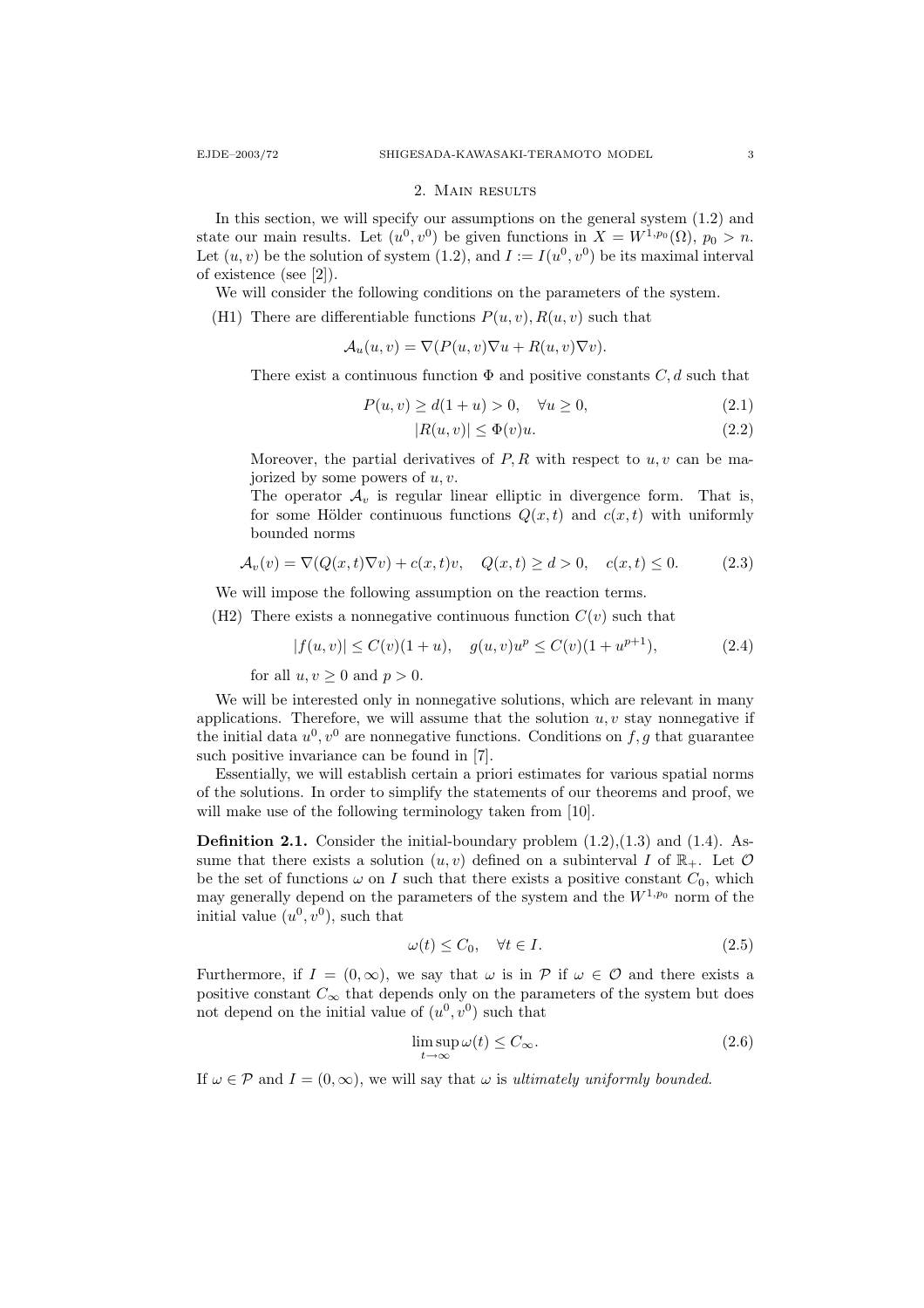If  $||u(\cdot, t)||_{\infty}$ ,  $||v(\cdot, t)||_{\infty}$ , as functions in t, satisfy (2.5) the supremum norms of the solutions to (1.2) do not blow up in any finite time interval and are bounded by some constant that may depend on the initial conditions. This implies that the solution exists globally (see  $[2]$ ). Moreover, if these norms verify  $(2.6)$ , then they can be majorized eventually by a universal constant independent of the initial data. This property implies that there is an absorbing ball for the solution and therefore shows the existence of the global attractor if certain compactness is proven (see [6]).

Our first result is the following global existence result.

**Theorem 2.2.** Assume (H1) and (H2). Let  $(u, v)$  is a nonnegative solution to (1.2) with its maximal existence interval I. If  $||v(\cdot, t)||_{\infty}$  and  $||u(\cdot, t)||_1$  are in O then there exists  $\nu > 1$  such that

$$
||v(\cdot,t)||_{C^{\nu}(\Omega)}, \quad ||u(\cdot,t)||_{C^{\nu}(\Omega)} \in \mathcal{O}.
$$
\n(2.7)

If we have better bounds on the norms of the solutions then a stronger conclusion follows.

**Theorem 2.3.** Assume (H1) and (H2). Let  $(u, v)$  be a nonnegative solution to (1.2) with its maximal existence interval I. If  $||v(\cdot, t)||_{\infty}$  and  $||u(\cdot, t)||_1$  are in P then there exists  $\nu > 1$  such that

$$
||v(\cdot,t)||_{C^{\nu}(\Omega)}, \quad ||u(\cdot,t)||_{C^{\nu}(\Omega)} \in \mathcal{P}.
$$
\n(2.8)

Therefore, if  $||v(\cdot, t)||_{\infty}$  and  $||u(\cdot, t)||_{1}$  are in P for every solution  $(u, v)$  of  $(1.2)$ , then there exists an absorbing ball where all solutions will enter eventually. Thus, if the system  $(1.2)$  is autonomous then there is a compact global attractor with finite Hausdorff dimension which attracts all solutions.

To include (1.1) in our study, we also allow  $A<sub>v</sub>$  to be a quasilinear operator given by

$$
\mathcal{A}_v(v) = \nabla(Q(v)\nabla v) + c(x,t)v, \ Q(v) \ge d > 0,
$$
\n(2.9)

for some differentiable function  $Q$ . Additional a priori estimates will give the following statement.

**Theorem 2.4.** Assume as in Theorem 2.2 (respectively, Theorem 2.3) but with  $\mathcal{A}_v$ described as in  $(2.9)$ . The conclusions of Theorem 2.2 (respectively, Theorem 2.3) continue to hold if  $||u||_{q,r,[t,t+1]\times\Omega} = \left(\int_t^{t+1} ||u(\cdot,s)||^r_{q,\Omega}ds\right)^{1/r}$  (as a function in t) is in  $\mathcal O$  (respectively  $\mathcal P$ ) for some q, r satisfying

$$
\frac{1}{r} + \frac{n}{2q} = 1 - \chi, \quad q \in \left[\frac{n}{2(1-\chi)}, \infty\right], \quad r \in \left[\frac{1}{1-\chi}, \infty\right] \tag{2.10}
$$

for some  $\chi \in (0,1)$ .

Remark 2.1. This theorem improves our previous result [10] where we had to assume that  $||u(\cdot, t)||_p$  are in P for some  $p \geq n$ . Moreover, the theorem is our main tool in the study of (1.1) on higher dimensional domains in Section 3.

We first consider Theorem 2.2 and Theorem 2.3. Their proofs will be based on several lemmas. Hereafter, we will use  $\omega(t), \omega_1(t), \ldots$  to denote various continuous functions in  $\mathcal O$  or  $\mathcal P$ . We first have the following fact on the component v and its spatial derivative.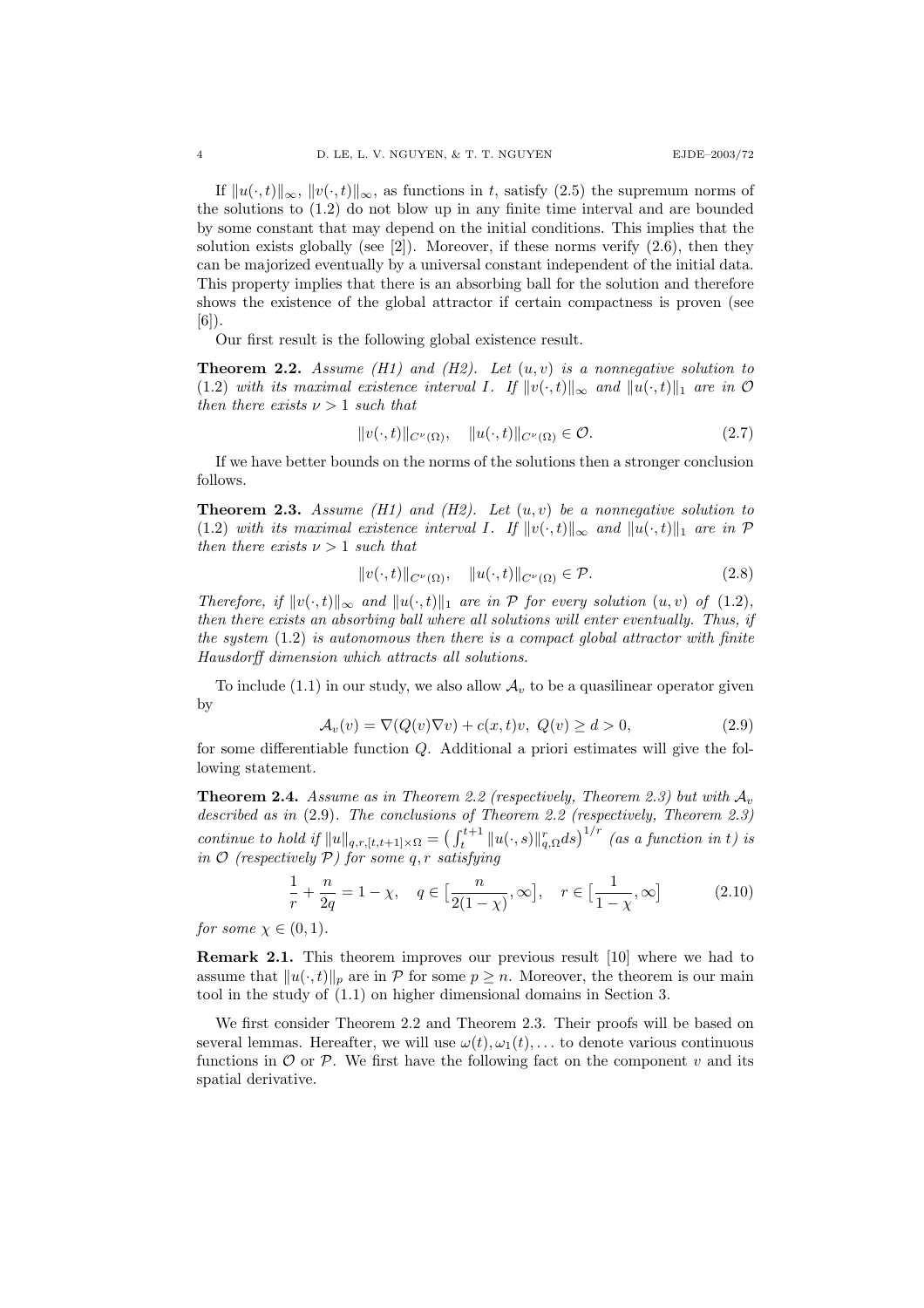**Lemma 2.2.** There exist nonnegative functions  $\omega_0$ ,  $\omega$  defined on the maximal interval of existence of v such that  $\omega_0 \in \mathcal{P}$  and the followings hold for v. For some  $\delta > 0$ ,  $r > 1$ ,  $\beta \in (0, 1)$  such that  $2\beta > 1 - n/q + n/r$ , we have

$$
||v(\cdot,t)||_{W^{1,q}(\Omega)} \le \omega_0(t) + \int_0^t (t-s)^{-\beta} e^{-\delta(t-s)} \omega(s) ||u(\cdot,s)||_r ds. \tag{2.11}
$$

Moreover,  $\omega$  belongs to  $\mathcal{O}$ , respectively  $\mathcal{P}$ , if  $||v(\cdot, t)||_{\infty}$  does.

The proof of this lemma is identical to that of [10, Lemma 2.5 (ii)] except that we use the imbedding [10, (2.12)] for fractional power operators.

Our starting point is the following integro-differential inequality for the  $L^p$  norm of u.

Lemma 2.3. Given the conditions of Theorem 2.2 (respectively Theorem 2.3). For any  $p > \max\{n/2, 1\}$ , we set  $y(t) = \int_{\Omega} u^p dx$ . We can find  $\beta \in (0, 1)$  and positive constants A, B, C, and functions  $\omega_i \in \mathcal{O}$  (respectively, P) such that the following inequality holds

$$
\frac{d}{dt}y \le -Ay^{\eta} + (\omega_0(t) + ||u(\cdot, t)||_1)y + B\omega(t) \n+ Cy^{\theta} \Big\{\omega_1(t) + \int_0^t (t-s)^{-\beta} e^{-\delta(t-s)} \omega_2(s) ||u(\cdot, s)||_1^s y^{\theta}(s) ds\Big\}^2.
$$
\n(2.12)

Here,  $\eta = \frac{p+1}{p}$ ,  $\theta = \frac{p-1}{p}$  and  $\vartheta = \frac{(r-1)}{r(p-1)}$ ,  $\zeta = \frac{(p-r)}{r(p-1)}$  for some  $r \in (1, p)$ . Moreover,  $\eta > \theta + 2\vartheta$ .

Proof. We assume the conditions of Theorem 2.3 as the proof for the other case is identical. We multiply the equation for u by  $u^{p-1}$  and integrate over  $\Omega$ . Using integration by parts and noting that the boundary integrals are all zero thanks to the boundary condition on  $u$ , we see that

$$
\int_{\Omega} u^{p-1} \frac{d}{dt} u \, dx + \int_{\Omega} P(u, v) \nabla u \nabla (u^{p-1}) \, dx
$$
  

$$
\leq \int_{\Omega} (-R(u, v) \nabla (u^{p-1}) \nabla v + g(u, v) u^{p-1}) \, dx.
$$

Using the conditions (2.1) and (2.2), we derive (for some positive constants  $C(d, p)$ ,  $\epsilon, C(\epsilon, d, p))$ 

$$
\int_{\Omega} P(u, v) \nabla u \nabla (u^{p-1}) dx \ge C(d, p) \int_{\Omega} u^{p-1} |\nabla u|^2 dx,
$$
  

$$
- \int_{\Omega} R(u, v) \nabla (u^{p-1}) \nabla v dx \le C(d, p) \int_{\Omega} u^{p-1} \Phi(v) \nabla u \nabla v dx
$$
  

$$
\le \epsilon \int_{\Omega} u^{p-1} |\nabla u|^2 dx + C(\epsilon, d, p) \int_{\Omega} u^{p-1} \Phi^2(v) |\nabla v|^2 dx.
$$

From this inequality and (2.4), we obtain

$$
\frac{d}{dt} \int_{\Omega} u^p dx + C(d, p) \int_{\Omega} u^{p-1} |\nabla u|^2 dx
$$
\n
$$
\leq C(\epsilon, d, p) \int_{\omega} (u^{p-1} \Phi^2(v) |\nabla v|^2 + C(v) (u^p + 1) dx.
$$
\n(2.13)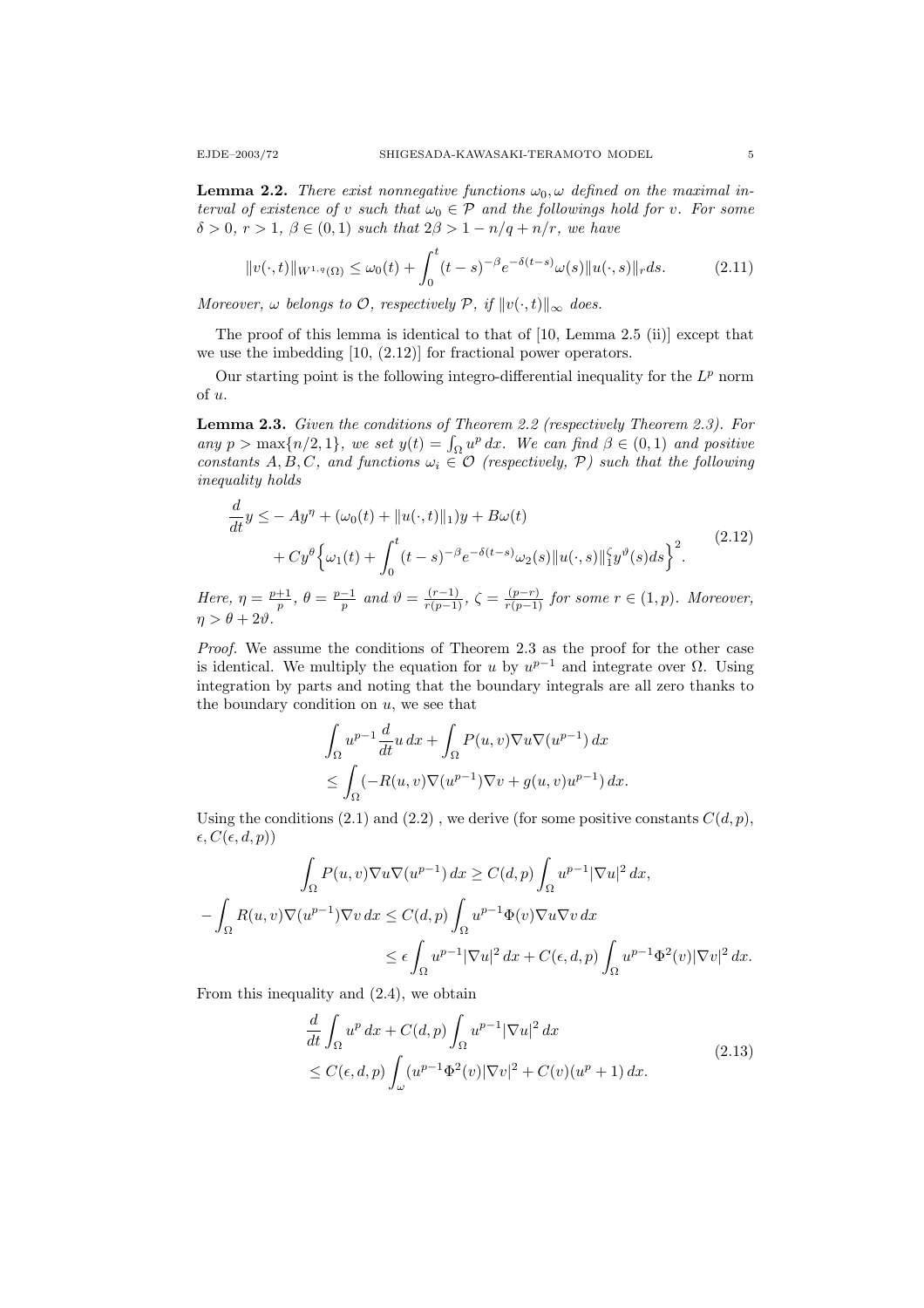Furthermore, the second term on the left-hand side can be estimated as

$$
\int_{\Omega} u^{p-1} |\nabla u|^2 dx = C(p) \int_{\Omega} |\nabla (u^{(p+1)/2})|^2 dx
$$
  
\n
$$
\geq C \int_{\Omega} u^{p+1} dx - C \Big( \int_{\Omega} u^{(p+1)/2} dx \Big)^2
$$
  
\n
$$
\geq C \Big( \int_{\Omega} u^p dx \Big)^{\frac{p+1}{p}} - C ||u||_1 \int_{\Omega} u^p dx.
$$

Here, we have used the Hölder's inequality  $\left(\int_{\Omega} u^{(p+1)/2} dx\right)^2 \leq ||u||_1 \int_{\Omega} u^p dx$ .

Next, we consider the first integral on the right of  $(2.13)$ . By our assumption on  $L^{\infty}$  norm of  $v, \Phi(v) \leq \omega_1(t)$  for some  $\omega_1 \in \mathcal{P}$ . Using the Hölder inequality, we have

$$
\int_{\Omega} u^{p-1} \Phi^2(v) |\nabla v|^2 dx \le \omega_1(t) \Big( \int_{\Omega} u^p dx \Big)^{\frac{p-1}{p}} \Big( \int_{\Omega} |\nabla v|^{2p} dx \Big)^{1/p}
$$
  
=  $\omega_1(t) y^{\frac{p-1}{p}} \|\nabla v\|_{2p}^2$ .

Since  $p > \max\{n/2, 1\}$ , there exists  $r \in (1, p)$  such that

$$
\frac{1}{n} + \frac{1}{2p} > \frac{1}{r} > \frac{1}{p}.\tag{2.14}
$$

This implies  $2 > 1 - n/2p + n/r$ . Hence, we can find  $\beta \in (0,1)$  such that  $2\beta >$  $1 - n/2p + n/r$ . From (2.11), with  $q = 2p > r$ , we have

$$
\|\nabla v\|_{2p} \le \omega_0(t) + \int_0^t (t-s)^{-\beta} e^{-\delta(t-s)} \omega(s) \|u(\cdot,s)\|_r ds.
$$

Applying the above estimates in (2.13), we derive the following inequality for  $y(t)$ 

$$
\frac{d}{dt}y + C(d,p)y^{\frac{p+1}{p}} \le Cy^{\frac{p-1}{p}}\omega_1(t)\Big\{\omega_0(t) + \int_0^t (t-s)^{-\beta} e^{-\delta(t-s)}\omega(s) ||u(\cdot,s)||_r ds\Big\}^2 + C(\omega_2(t) + ||u||_1)y + B\omega_2(t).
$$
\n(2.15)

Since  $1 < r < p$ , we can use Hölder's inequality

$$
||u||_r \le ||u||_1^{1-\lambda} ||u||_p^{\lambda} = ||u||_1^{1-\lambda} y^{\frac{\lambda}{p}}
$$

with  $\lambda = \frac{1-1/r}{1-1/p} = \frac{p(r-1)}{r(p-1)}$ . Applying this in (2.15) and re-indexing the functions  $\omega_i$ , we prove (2.12). The last assertion of the lemma follows from the following equivalent inequalities

$$
\eta > \theta + 2\theta \Leftrightarrow \frac{p+1}{p} > \frac{p-1}{p} + \frac{2(r-1)}{r(p-1)} \Leftrightarrow \frac{1}{p} > \frac{(r-1)}{r(p-1)} \Leftrightarrow rp - r > pr - p \Leftrightarrow p > r.
$$
\nThis completes the proof

This completes the proof.

Next, we will show that the  $L^p$  norm of u is in the class  $\mathcal O$  or  $\mathcal P$  for any  $p \geq 1$ .

Lemma 2.4. Given the conditions of Theorem 2.2 (respectively Theorem 2.3), for any finite  $p \geq 1$ , there exists a function  $\omega_p \in \mathcal{O}$  (respectively P) such that

$$
||u(\cdot,t)||_p \le \omega_p(t). \tag{2.16}
$$

To prove this, we apply the following facts from [10] to the differential inequality (2.12).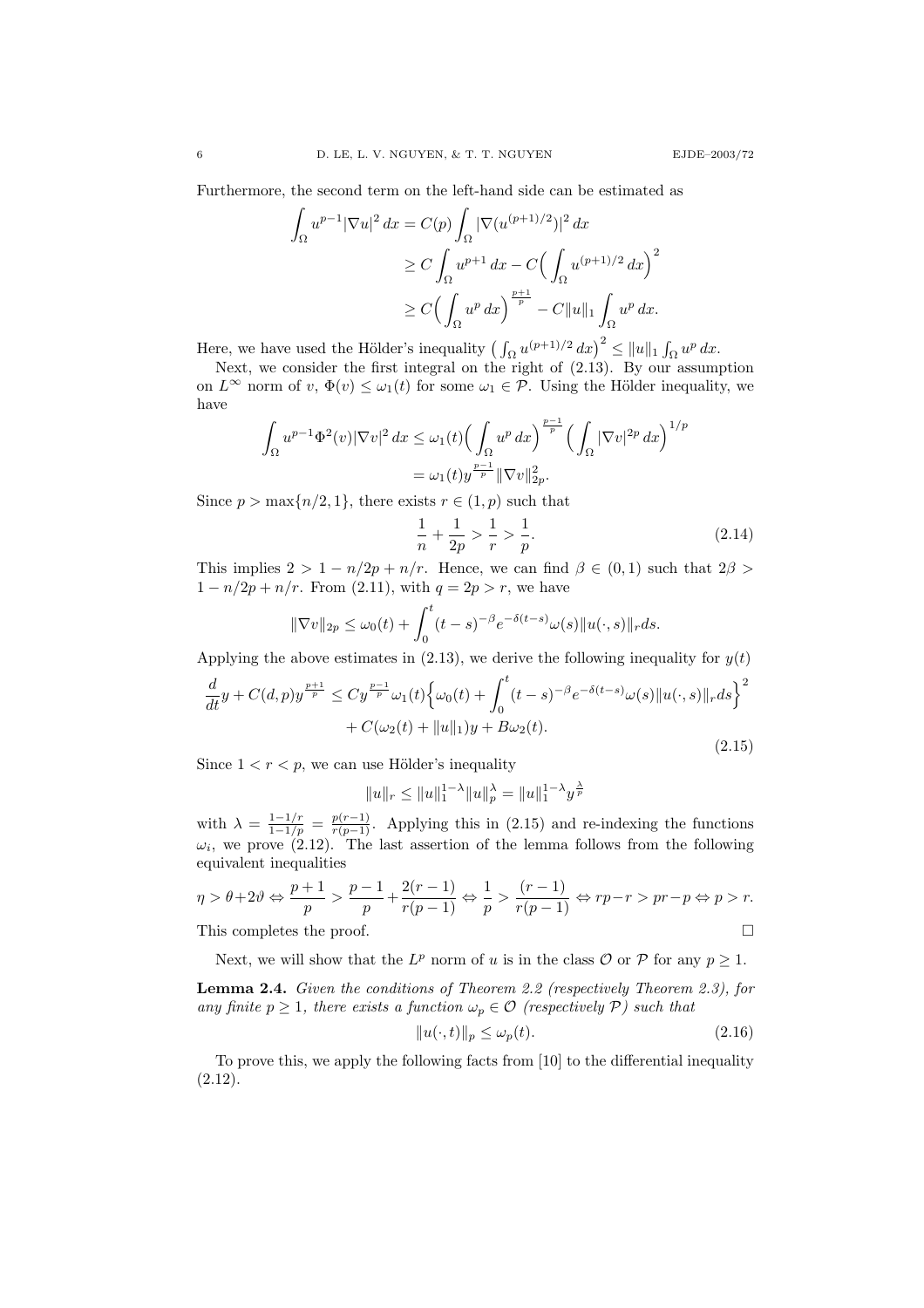**Lemma 2.5** ([10, Lemma 2.17]). Let  $y : \mathbb{R}^+ \to \mathbb{R}$  satisfy

$$
y'(t) \le \mathcal{F}(t, y), \quad y(0) = y_0, \quad t \in (0, \infty), \tag{2.17}
$$

- where F is a functional from  $\mathbb{R}^+ \times C(\mathbb{R}^+, \mathbb{R})$  into  $\mathbb{R}$ . Assume that
	- F1 There is a function  $F(y, Y) : \mathbb{R}^2 \to \mathbb{R}$  such that  $\mathcal{F}(t, y) \leq F(y(t), Y)$  if  $y(s) \leq Y$  for all  $s \in [0, t]$ .
	- F2 There exists a real M such that  $F(Y, Y) < 0$  if  $Y \geq M$ .
- Then there exists finite  $M_0$  such that  $y(t) \leq M_0$  for all  $t \geq 0$ .

**Proposition 2.5** ([10, Prop 2.18]). Assume  $(2.17)$  and assume that

G1 There exists a continuous function  $G(y, Y) : \mathbb{R}^2 \to \mathbb{R}$  such that for  $\tau$  sufficiently large, if  $t > \tau$  and  $y(s) \leq Y$  for every  $s \in [\tau, t]$  then there exists  $\tau' \geq \tau$  such that

$$
\mathcal{F}(t, y) \le G(y(t), Y) \quad \text{if } t \ge \tau' \ge \tau. \tag{2.18}
$$

- G2 The set  $\{z : G(z, z) = 0\}$  is not empty and  $z_* = \sup\{z : G(z, z) = 0\} < \infty$ . Moreover,  $G(M, M) < 0$  for all  $M > z_*$ .
- G3 For  $y, Y \ge z_*$ ,  $G(y, Y)$  is increasing in Y and decreasing in y.

If  $\limsup_{t\to\infty} y(t) < \infty$  then

$$
\limsup_{t \to \infty} y(t) \le z_*.\tag{2.19}
$$

**Remark 2.6.** Examples of functions  $F, G$  satisfying the conditions of the above two lemmas includes

$$
F(y(t),Y), G(y(t),Y) = -Ay^{\eta}(t) + D(y^{\gamma}+1) + y^{\theta}(B+CY^{\vartheta})^{k}, \qquad (2.20)
$$

with positive constants  $A, B, C, D, \eta, \theta, \vartheta, k$  satisfies  $\eta > \theta + k\vartheta$  and  $\eta > \gamma$ .

Proof of Lemma 2.4. Assume first the conditions of Theorem 2.2. From (2.12), we deduce the following integro-differential inequality

$$
\frac{d}{dt}y \le -Ay^{\eta} + \omega_1(t)y + B\omega_2(t) + Cy^{\theta}\{\omega_0(t) + K(t)\}^2,
$$
\n(2.21)

where

$$
K(t):=\int_0^t(t-s)^{-\beta}e^{-\delta(t-s)}\omega(s)y^\vartheta(s)ds
$$

for some  $\omega_0, \omega_1, \omega \in \mathcal{O}$  (because  $||u(\cdot, t)||_1 \in \mathcal{O}$ ). We will show that Lemma 2.5 can be used here to assert that  $y(t)$  is bounded in any finite interval. This means  $||u||_p \in \mathcal{O}$ . We define the functional

$$
\mathcal{F}(t, y) = -Ay^{\eta} + \omega_1(t)y + B + Cy^{\theta}\{\omega_0(t) + K(t)\}^2.
$$
 (2.22)

Since  $\omega_i \in \mathcal{O}$ , we can find a positive constant  $C_{\omega}$ , which may still depend on the initial data, such that  $\omega_i(t) \leq C_\omega$  for all  $t > 0$ . Let

$$
C_1 := \sup_{t>0} \int_0^t (t-s)^{-\beta} e^{-\delta(t-s)} ds \le \int_0^\infty s^{-\beta} e^{-\delta s} ds < \infty,
$$

because  $\beta \in (0,1)$  and  $\delta > 0$ . We then set

$$
F(y,Y) = -Ay^{\eta} + C_{\omega}(y+B) + Cy^{\theta}(C_{\omega} + C_{\omega}C_1Y^{\theta})^2.
$$

Because  $\eta > \theta + 2\vartheta$ , by Lemma 2.3, and Remark 2.6, the functionals  $\mathcal{F}, F$  satisfy the conditions  $(F.1), (F.2)$ . Hence, Lemma 2.5 applies and gives

$$
y(t) \le C_0(v^0, u^0), \quad \forall t > 0.
$$
 (2.23)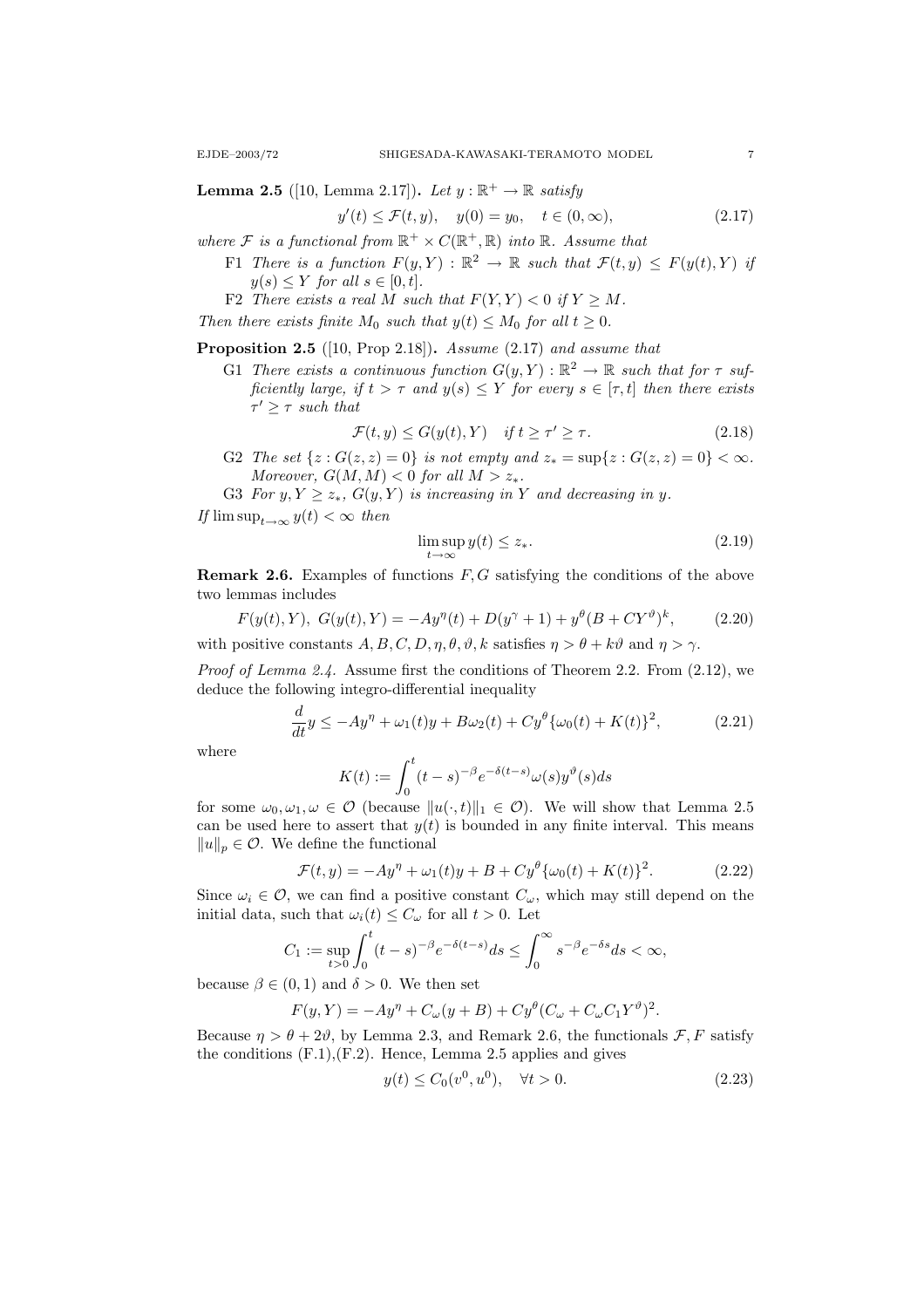For some constant  $C_0(v^0, u^0)$  which may still depend on the initial data since F does. We have shown that  $y(t) \in \mathcal{O}$ .

We now seek for uniform estimates and assume the conditions of Theorem 2.3. From Lemma 2.3 we again obtain (2.21) with  $\omega_i$  are now in P. If a function  $\omega$ belong to P, by Definition 2.1, we can find  $\tau_1 > 0$  such that  $\omega(s) \leq \bar{C}_{\infty} = C_{\infty} + 1$ if  $s > \tau_1$ . We emphasize the fact that  $\bar{C}_{\infty}$  is independent of the initial data. Let  $t > \tau \geq \tau_1$  and assume that  $y(s) \leq Y$  for all  $s \in [\tau, t]$ . Let us write

$$
K(t) = \int_0^{\tau} (t-s)^{-\beta} e^{-\delta(t-s)} \omega(s) y^{\vartheta}(s) ds + \int_{\tau}^t (t-s)^{-\beta} e^{-\delta(t-s)} \omega(s) y^{\vartheta}(s) ds = J_1 + J_2.
$$

By (2.23), there exists some constant  $C(v^0, u^0)$  such that  $\omega(s)y^{\vartheta}(s) \leq C(v^0, u^0)$  for every s. Hence, we can find  $\tau' > \tau$  such that  $J_1 \leq 1$  if  $t > \tau'$ . Thus,

$$
K(t) \le 1 + \bar{C}_{\infty} C_* Y^{\vartheta}
$$
, where  $C_* = \sup_{t > \tau, \tau > 0} \int_{\tau}^t (t - s)^{-\beta} e^{-\delta(t - s)} ds < \infty$ .

Therefore, for  $t > \tau'$  we have  $f(t, y) \le G(y(t), Y)$  with

$$
G(y(t),Y) = -Ay^{\eta}(t) + \bar{C}_{\infty}(y+B) + y^{\theta}(\bar{C}_{\infty} + 1 + \bar{C}_{\infty}C_{*}Y^{\vartheta})^{2}.
$$
 (2.24)

We see that G is independent of the initial data and satisfies (G1)-(G3) as  $\eta > \theta + 2\vartheta$ (see Remark 2.6). Therefore, Proposition 2.5 applies here to complete the proof.  $\Box$ 

We conclude this section by giving the following proofs.

*Proof of Theorems 2.2 and 2.3.* Having established the fact that  $||u(\cdot, t)||_p \in \mathcal{O}$  (respectively,  $||u(\cdot, t)||_p \in \mathcal{P}$ ) for any  $p > 1$ , we can follow the proof of [10, Theorem 2 to assert  $(2.7)$  (respectively,  $(2.8)$ ).

*Proof of Theorem 2.4.* The proof is exactly the same as that of Theorem 2.3 if we can regard  $\mathcal{A}_v$  as a *linear* regular elliptic operator with Hölder continuous coefficients (whose norms are also ultimately uniformly bounded) so that Lemma 2.2 is applicable. To this end, we need only to show that  $Q(v(x, t))$ , as a function in  $(x, t)$ , is Hölder continuous. Since we assume that  $||v(\cdot, t)||_{\infty} \in \mathcal{P}$  and (2.4) holds, the assumption of the theorem implies that  $||f(u, v)||_{q, r, [t,t+1]\times\Omega} \in \mathcal{P}$ . The range of  $q, r$  in (2.10) and well known regularity theory for quasilinear parabolic equations (see [9, Chap.5, Theorem 1.1] or [12]) assert that there is  $\alpha > 0$  such that  $v \in C^{\alpha,\alpha/2}(\Omega \times (0,\infty))$  with uniformly bounded norm. So is  $Q(v(x,t))$ . In fact, by [5], we also have that  $\nabla v \in C^{\alpha, \alpha/2}(\Omega \times (0, \infty)).$ 

## 3. Shigesada-Kawasaki-Teramoto model on higher dimensional domains

In this section we show that the assumption of Theorem 2.4 is verified for  $(1.2)$ if the dimension  $n \leq 5$  and the reaction terms are of Lotka-Volterra type used in  $(1.1).$ 

 $f(u, v) = v(c_1 - c_{11}v - c_{12}u), \quad g(u, v) = u(c_2 - c_{21}v - c_{22}u),$  (3.1) where  $c_{ij}$  are given constants. The main result of this section is the following.

**Theorem 3.1.** Assume that  $\mathcal{A}_v$  is of the form (2.9),  $n \leq 5$ , and that  $c_{11}, c_{12}, c_{22} >$ 0. For any given  $p_0 > n$ , the system (1.2), (1.3) with (3.1) possesses a global attractor with finite Hausdorff dimension in

$$
X = \{(u, v) \in W^{1, p_0}(\Omega) \times W^{1, p_0}(\Omega) : u(x), v(x) \ge 0, \quad \forall x \in \Omega\}.
$$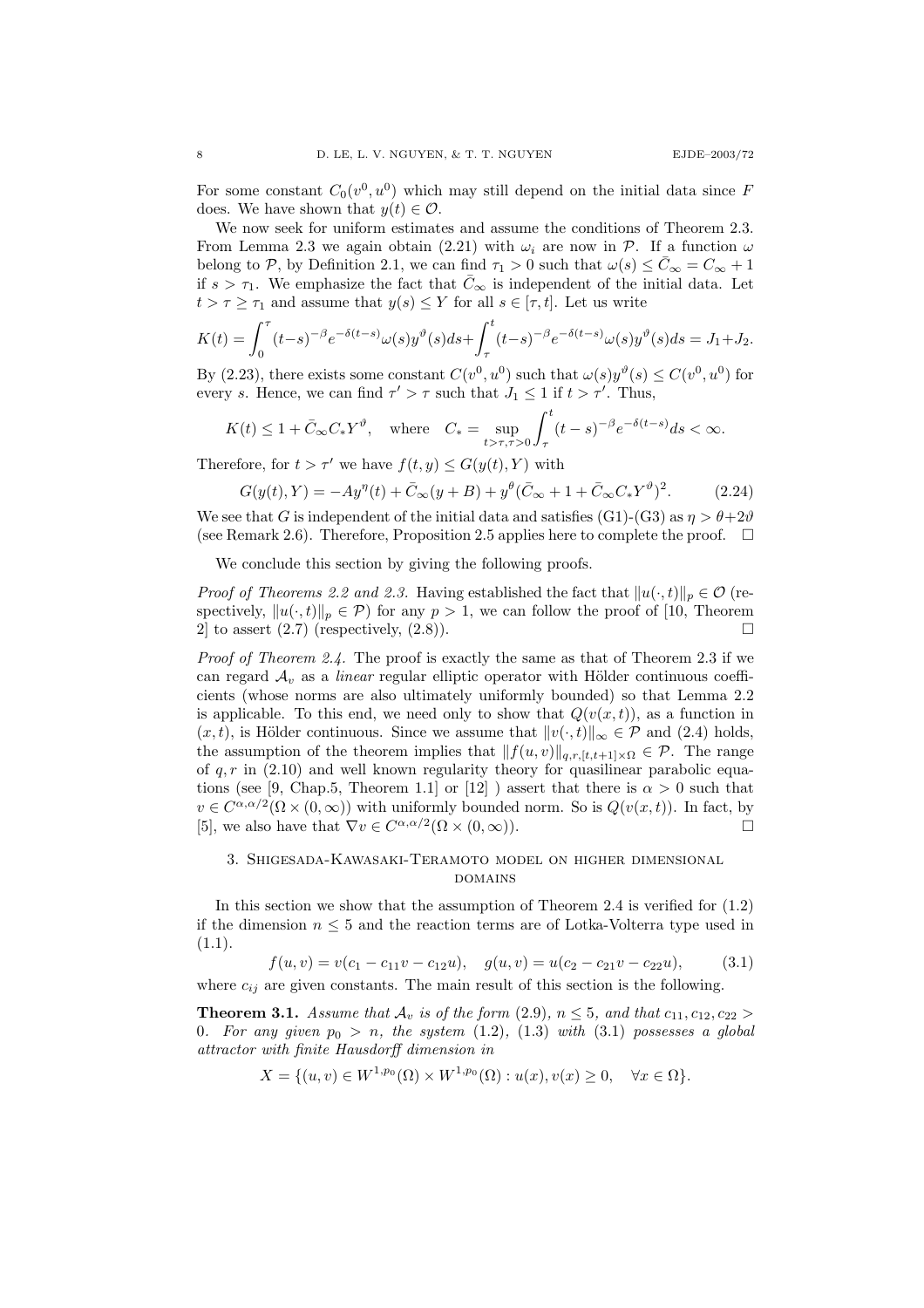For given nonnegative initial data  $u^0, v^0 \in X$ , it is standard to show that the solution stays nonnegative (see [7]). We consider the dynamical system associated with  $(1.2),(1.3)$  on X (see [2]). Clearly, the functions  $f, g$  satisfy the condition (H2). We need only to verify the hypotheses of Theorem 2.4. We first have the following facts from [10, Lemmas 3.1-3.3] which hold for *any* dimension *n*.

Lemma 3.1. For the component u, we have

$$
||u(\cdot,t)||_1 \in \mathcal{P},\tag{3.2}
$$

$$
\int_{t}^{t+1} \int_{\Omega} u^2 dx \in \mathcal{P}.
$$
 (3.3)

Furthermore, for the v component, we have  $||v(\cdot, t)||_{\infty} \in \mathcal{P}$  and

$$
\|\nabla v(\cdot,t)\|_2 \in \mathcal{P},\tag{3.4}
$$

$$
\int_{t}^{t+1} \int_{\Omega} v_t^2(x, s) dx ds \in \mathcal{P}.
$$
\n(3.5)

For  $n = 3$ , we note that the assumptions of Theorem 2.4 immediately follow from this lemma if we take  $q = 2 > n/2$  and  $r = \infty$  in (2.10). However, we will present a unified proof for all  $n \leq 5$  below.

We will also need the following variance of the Gronwall inequality whose proof is elementary.

**Lemma 3.2** (The Uniform Gronwall Lemma). Let  $q,h,y$  be three nonnegative locally integrable functions on  $(t_0, +\infty)$  such that y' is locally integrable on  $(t_0, +\infty)$ , and

$$
y'(t) \le g(t)y(t) + h(t), \quad \text{for } t \ge t_0,
$$
\n
$$
(3.6)
$$

and the following functions in t satisfy

$$
\int_{t}^{t+1} y(s)ds, \quad \int_{t}^{t+1} g(s)ds, \quad \int_{t}^{t+1} h(s)ds \in \mathcal{P}.
$$
 (3.7)

Then  $y(t) \in \mathcal{P}$ .

**Lemma 3.3.** For any  $q \leq 2^* = 2n/(n-2)$ , we have

$$
\int_{t}^{t+1} \|\nabla v(\cdot, s)\|_{q}^{2} ds \in \mathcal{P}.
$$
\n(3.8)

Proof. By standard Sobolev embedding theorem [1, Theorem 5.4], we have

$$
\|\nabla v\|_{2^*}^2 \le \frac{1}{d^2} \Big(\int_{\Omega} |Q \nabla v|^{2^*} dx\Big)^{2/2^*} \le C \int_{\Omega} (|Q \nabla v|^2 + |\nabla (Q \nabla v)|^2) dx \tag{3.9}
$$

From the equation for  $v$  and the condition on  $f$ , we have

$$
|\nabla (Q\nabla v)|^2 \le |f(u,v)|^2 + |v_t|^2 \le \omega(t)(u^2 + 1) + |v_t|^2.
$$

This and (3.9) imply

$$
\|\nabla v\|_{2^*}^2 \leq C\omega_1(t) \int_{\Omega} (|\nabla v|^2 + |u|^2 + |v_t|^2) \, dx.
$$

We then integrate the above inequality over  $[t, t+1]$  and make use of Lemma 3.1 to get (3.8) for  $q = 2^*$ . Finally, if  $q < 2^*$ , we have  $\|\nabla v\|_q \leq C \|\nabla v\|_{2^*}$  (due to Hölder's inequality and the fact that  $\Omega$  is bounded) for some constant C and complete the  $\Box$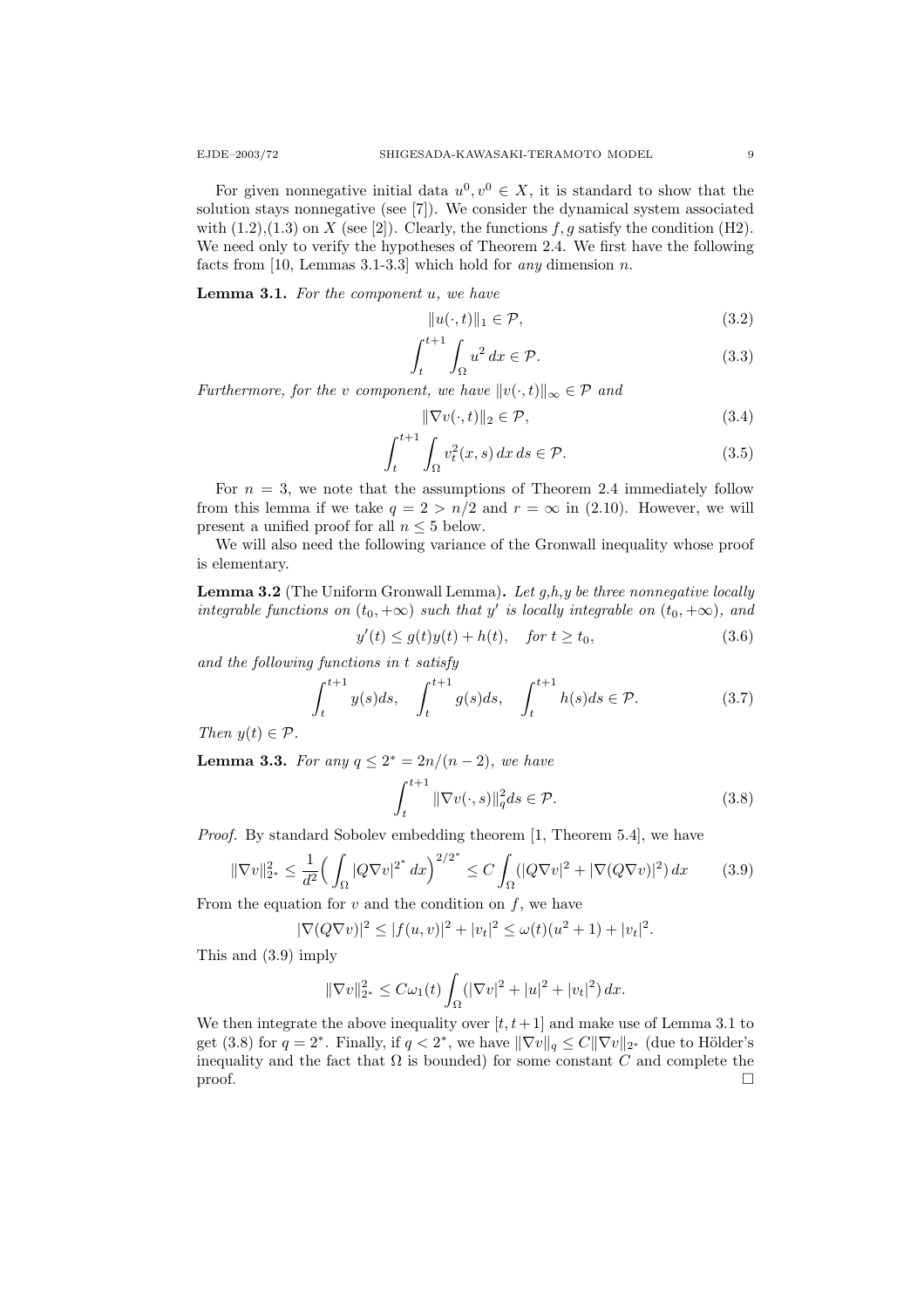Multiplying the equation for u by  $u^{2p-1}$   $(p > 1/2)$  and using the boundary condition, we derive

$$
\frac{d}{dt} \int_{\Omega} u^{2p} dx + \frac{2p-1}{p} \int_{\Omega} P |\nabla u^p|^2 dx
$$
\n
$$
\leq C(p) \int_{\Omega} |R \nabla u^{2p-1} \nabla v| dx + \omega(t) (\int_{\Omega} (u^{2p} + 1) dx).
$$
\n(3.10)

Using the conditions on  $P, R$  and Young's inequality, we have

$$
\int_{\Omega} P|\nabla u^p|^2 dx \ge d(\int_{\Omega} u|\nabla u^p| dx + \int_{\Omega} |\nabla u^p| dx),
$$
  

$$
\int_{\Omega} |R\nabla u^{2p-1} \nabla v| dx \le \omega(t) \int_{\Omega} |u^p \nabla u^p \nabla v| dx
$$
  

$$
\le \epsilon \int_{\Omega} u|\nabla u^p|^2 dx + C(\epsilon) \omega(t) \int_{\Omega} u^{2p-1} |\nabla v|^2 dx.
$$

for any  $\epsilon > 0$ . Moreover,

$$
\int_{\Omega} u^{2p-1} |\nabla v|^2 dx \le \left( \int_{\Omega} u^{2p} dx \right)^{1-1/2p} ||\nabla v||_{4p}^2 \le \left( \int_{\Omega} u^{2p} dx + 1 \right) ||\nabla v||_{4p}^2
$$

By choosing appropriately small  $\epsilon$ , we derive from  $(3.10)$  and the above inequalities the following key inequality

$$
\frac{d}{dt}y(t) + C_p \int_{\omega} (1+u)|\nabla u^p|^2 dx \le g(t)y(t) + h(t),
$$
\n(3.11)

where  $y(t) = \int_{\Omega} u^{2p} dx$ ,  $g(t) = ||\nabla v||_{4p}^2 + \omega(t) + C(p)$ ,  $h(t) = \omega(t) + C(p)$  for some  $\omega \in \mathcal{P}$  and  $C_p, C(p) > 0$ .

We then have the following lemma.

**Lemma 3.4.** For  $\lambda = \min\{n/(n-2), 2\}$ , we have  $||u(\cdot, t)||_{\lambda} \in \mathcal{P}$ .

*Proof.* We choose p in (3.11) such that  $2p = \lambda$ . Firstly,  $h(t)$  in (3.11) satisfies (3.7). On the other hand, as  $4p = 2\lambda \leq 2^*$  we see that  $\|\nabla v(\cdot, t)\|_{4p}^2 \in \mathcal{P}$  by Lemma 3.3. Thus,  $g(t)$  in (3.11) also verifies (3.7). Thanks to (3.3) and because  $\lambda \leq 2$ , we see that  $y(t) = \int_{\Omega} u^{\lambda} dx$  verifies the assumption of Lemma 3.2. This gives our  $l$ emma.

We conclude this article with the following proof.

Proof of Theorem 3.1. Thanks to Lemma 3.1, we need only to verify the last assumption on  $||u||_{q,r}$  of the theorem. Let  $p = \lambda/2$  and  $l = \frac{\lambda+1}{2}$  in (3.11), and  $U = u^l$ . We integrate  $(3.11)$  over  $[t, t + 1]$  and use the above lemma to get

$$
\int_{t}^{t+1} \int_{\Omega} \|\nabla U\|^{2} dx ds = \left(1 + \frac{1}{2p}\right)^{2} \int_{t}^{t+1} \int_{\Omega} u|\nabla u^{p}|^{2} dx ds \in \mathcal{P}.
$$
 (3.12)

The function  $W = U - \int_{\Omega} U dx$  has zero average and we can use the Gagliardo-Nirenberg inequality to get

$$
||W||_{2^*,\Omega} \leq C||\nabla W||_{2,\Omega} \Rightarrow ||U||_{2^*,\Omega} \leq C(||\nabla U||_{2,\Omega} + ||U||_{1,\Omega}).
$$

For 
$$
r = 2l
$$
,  $q = l2^*$ , we derive  
\n
$$
\int_{t}^{t+1} \|u\|_{q,\Omega}^{r} ds = \int_{t}^{t+1} \|U\|_{2^*,\Omega}^{2} ds \leq C \Big(\int_{t}^{t+1} \|\nabla U\|_{2,\Omega}^{2} ds + \sup_{[t,t+1]} \|U\|_{1,\Omega}^{2} \Big).
$$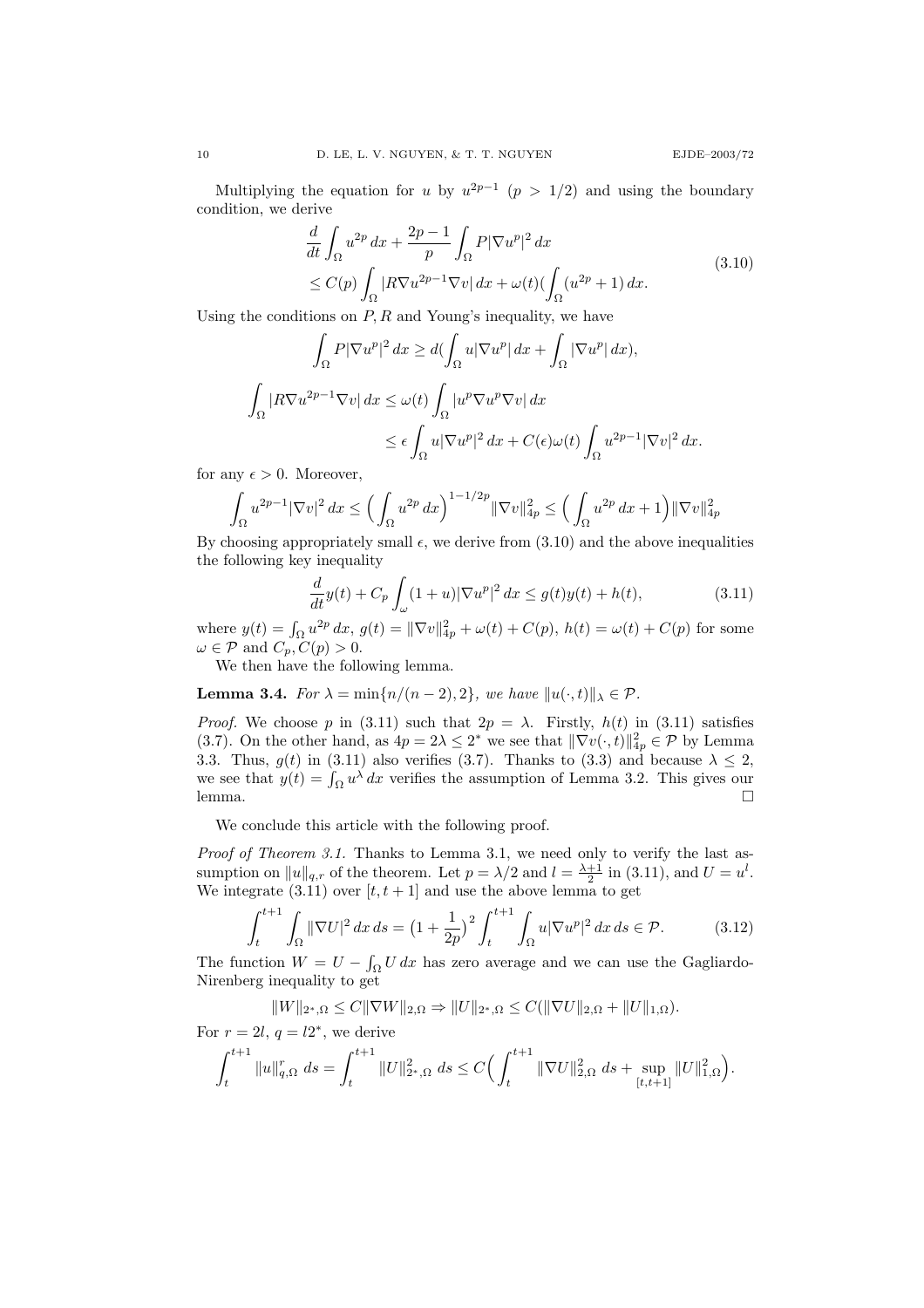As  $l \leq \lambda$ ,  $||U(\cdot, t)||_{1,\Omega} = ||u(\cdot, t)||_{l,\Omega}^{l} \in \mathcal{P}$  (see Lemma 3.4). Thus, (3.12) and the above show that  $||u||_{q,r,[t,t+1]\times\Omega} \in \mathcal{P}$ , with  $r, q$  satisfying

$$
1 - \chi := \frac{1}{r} + \frac{n}{2q} = \frac{1}{l}(\frac{1}{2} + \frac{n}{22}) = \frac{n}{4l}
$$

Set  $A := q - \frac{n}{2(1-\chi)} = q - 2l$ ,  $B := r - \frac{1}{1-\chi} = 2l - \frac{4l}{n}$ . To see that q, r satisfy the condition (2.10) of Theorem 2.4, we show that  $\chi \in (0,1)$  and  $A, B \geq 0$ . Computing the values of  $\chi$ , A, B for  $n = 3, 4, 5$  gives:

*n* = 3 : 
$$
\chi = 1/2
$$
, *A* = 6, *B* = 1.  
\n*n* = 4 :  $\chi = 1/3$ , *A* = 3, *B* = 3/2.  
\n*n* = 5 :  $\chi = 1/16$ , *A* = 16/9, *B* = 8/5

The assumptions of Theorem 2.4 are fulfilled and our proof is complete (we should also remark that  $\chi = -1/5 < 0$  if  $n = 6$ ).

#### **REFERENCES**

- [1] R. A. Adams. Sobolev Spaces. Academic Press, New York, 1975.
- [2] H. Amann, Dynamic theory of quasilinear parabolic systems-III. global existence. Math. Z., pages 219–250, 202(1989).
- [3] Y. S. Choi, R. Lui and Y. Yamada; Existence of global solutions for the Shigesada-Kawasaki-Teramoto model with strongly-coupled cross diffusion, (preprint).
- [4] A. Friedman, Partial Differential Equations, Holt, Rinehart and Winston, New York, 1969. [5] M. Giaquinta and M. Struwe, On the partial regularity of weak solutions of nonlinear parabolic
- systems, Math. Z. Vol. 179, pp. 437–451, (1982).
- [6] J. Hale, Asymptotic Behavior of Dissipative Systems, American Math. Soc. Math. Surveys and Monographs, vol. 25, 1988.
- [7] K. H. W. Küfner, Global existence for a certain strongly coupled quasilinear parabolic system in population dynamics, Analysis, pages 343–357, 15 (1995).
- [8] H. Kuiper and D. Le, Global attractors for cross diffusion systems on domains of arbitrary dimension,(submitted).
- [9] O. A. Ladyzenskaja, V. A. Solonnikov, and N. N. Ural'tseva; Linear and Quasilinear Equations of Parabolic Type, AMS Transl. Monographs, vol. 23, 1968.
- [10] D. Le, Cross diffusion systems on n spatial dimensional domains, Indiana Univ. Math. J. Vol. 51, No.3, pp. 625–643, (2002).
- [11] D. Le, On a time dependent chemotaxis system, J. Appl. and Comp. Math., Vol. 131, pp. 531–558, (2002).
- [12] D. Le, Remark on Hölder continuity for parabolic equations and the convergence to global attractors, Nonlinear Analysis T.M.A., Vol. 41, pp. 921–941 (2000).
- [13] D. Le, Dynamics of a bio-reactor model with chemotaxis, J. Math. Anal. App., Vol. 275, pp 188–207, (2002).
- [14] Y. Lou, W. Ni, and Y. Wu; On the global existence of a Cross-Diffusion system, Discrete and Continuous Dyn. Sys., Vol.4, No.2 pp. 193-203, (1998).
- [15] N. Shigesada, K. Kawasaki, and E. Teramoto; Spatial segregation of interacting species, J. Theoretical Biology, 79:83–99, (1979).
- [16] A. Yagi, Global solution to some quasilinear parabolic system in population dynamics, Nonlinear Analysis T.M.A., Vol.21, no. 8, pp. 531–556, (1993).
- [17] A. Yagi, A priori estimates for some quasilinear parabolic system in population dynamics, Kobe J. Math., vol.14, no. 2, pp. 91–108, 1997.

Dung Le

Department of Applied Mathematics, University of Texas at San Antonio, 6900 North Loop 1604 West, San Antonio, TX 78249, USA

E-mail address: dle@math.utsa.edu